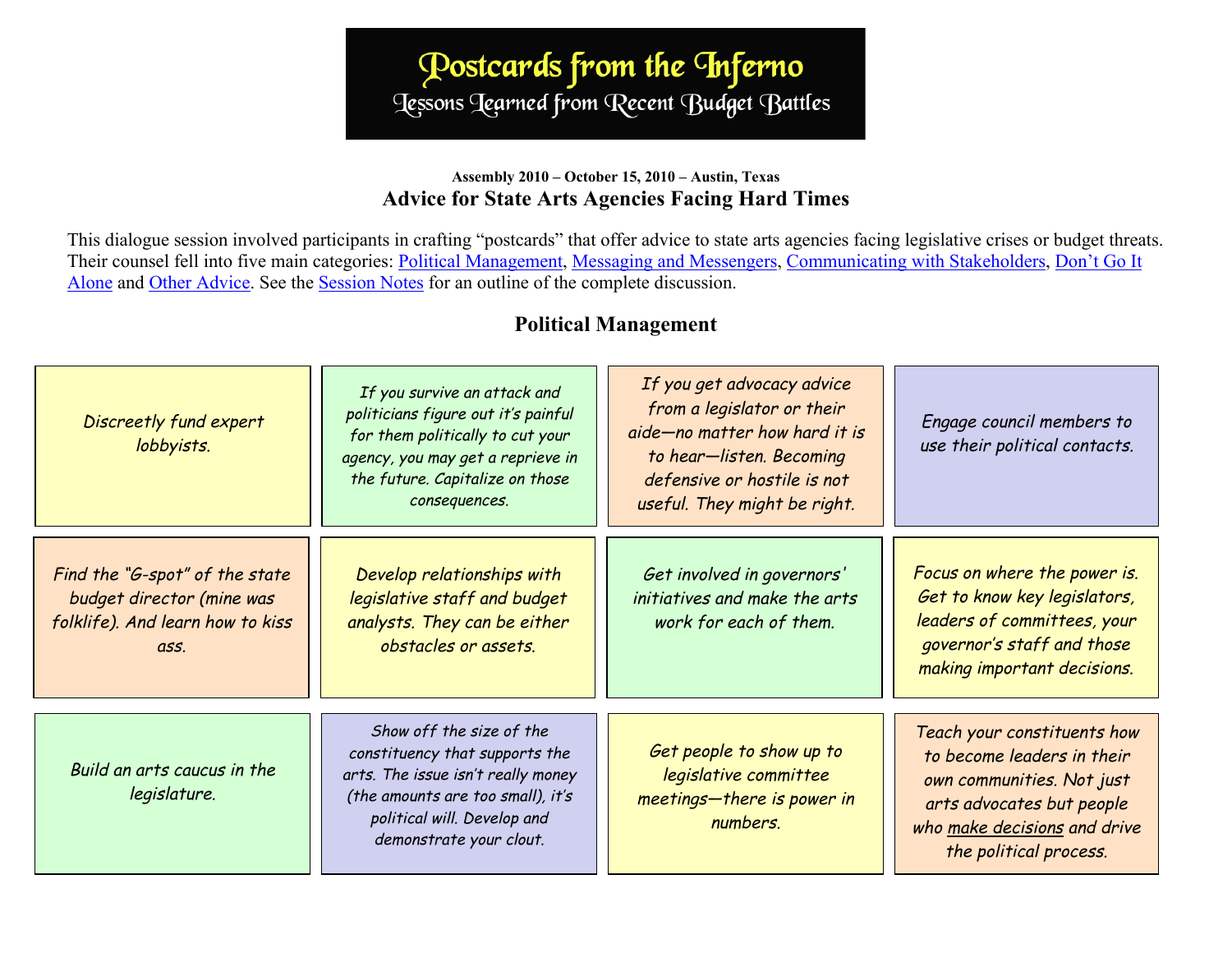## **Messaging and Messengers**

<span id="page-1-0"></span>

| Talk about public benefit-not<br>need.                                                                                                                 | Train your grantees on how to<br>approach their elected<br>officials and what kinds of<br>things to say to them. No<br>whining!                                                                                                       | Identify those in the<br>community to best tell your<br>story and seek them out to tell<br>it. Our best messengers and<br>allies sometimes come from<br>outside our arts circle. | Know when to back off and<br>get someone else to carry<br>the torch for you.                         |
|--------------------------------------------------------------------------------------------------------------------------------------------------------|---------------------------------------------------------------------------------------------------------------------------------------------------------------------------------------------------------------------------------------|----------------------------------------------------------------------------------------------------------------------------------------------------------------------------------|------------------------------------------------------------------------------------------------------|
| Always have accurate data<br>available to present to<br>legislators and advocates to<br>show how dollars are generated<br>and the people that the arts | Visible grantee support is crucial.<br>Everyone must send notes and<br>make phone calls. Everyone needs<br>to be thanked, even those who did<br>not vote on behalf of the arts.<br>Thank them publicly. This battle is<br>never over. | Elevate your agency to the<br>same level of importance in the<br>eyes of decision makers as<br>other sectors (i.e., not an arts<br>"community" but an arts<br>"industry").       | "There are no weak claims,<br>only weak claimants." David<br>Stockman, Reagan OMB<br><b>Director</b> |

### **Communicating with Stakeholders**

| Communicate well and often<br>with your networks during good<br>times so they are ready to help<br>if crisis strikes. | Ramp up your communications<br>with everyone. You may not see<br>immediate results, but it will<br>be helpful later. | Spend your own time<br>communicating what's<br>important and stay out of the<br>weeds.                                                                                                              | Tell your story and tell it<br>often.           |
|-----------------------------------------------------------------------------------------------------------------------|----------------------------------------------------------------------------------------------------------------------|-----------------------------------------------------------------------------------------------------------------------------------------------------------------------------------------------------|-------------------------------------------------|
| Keep your<br>constituents/grantees<br>informed every step of the<br>way.                                              | Stay as positive as possible for<br>your staff. Your attitude can<br>definitely influence theirs.                    | Get to know your stakeholders<br>(artists, arts organizations,<br>members of government, patrons,<br>arts educators, funders, media<br>reps, etc.) on a personal level.<br>Form real relationships. | Relationships, relationships,<br>relationships. |